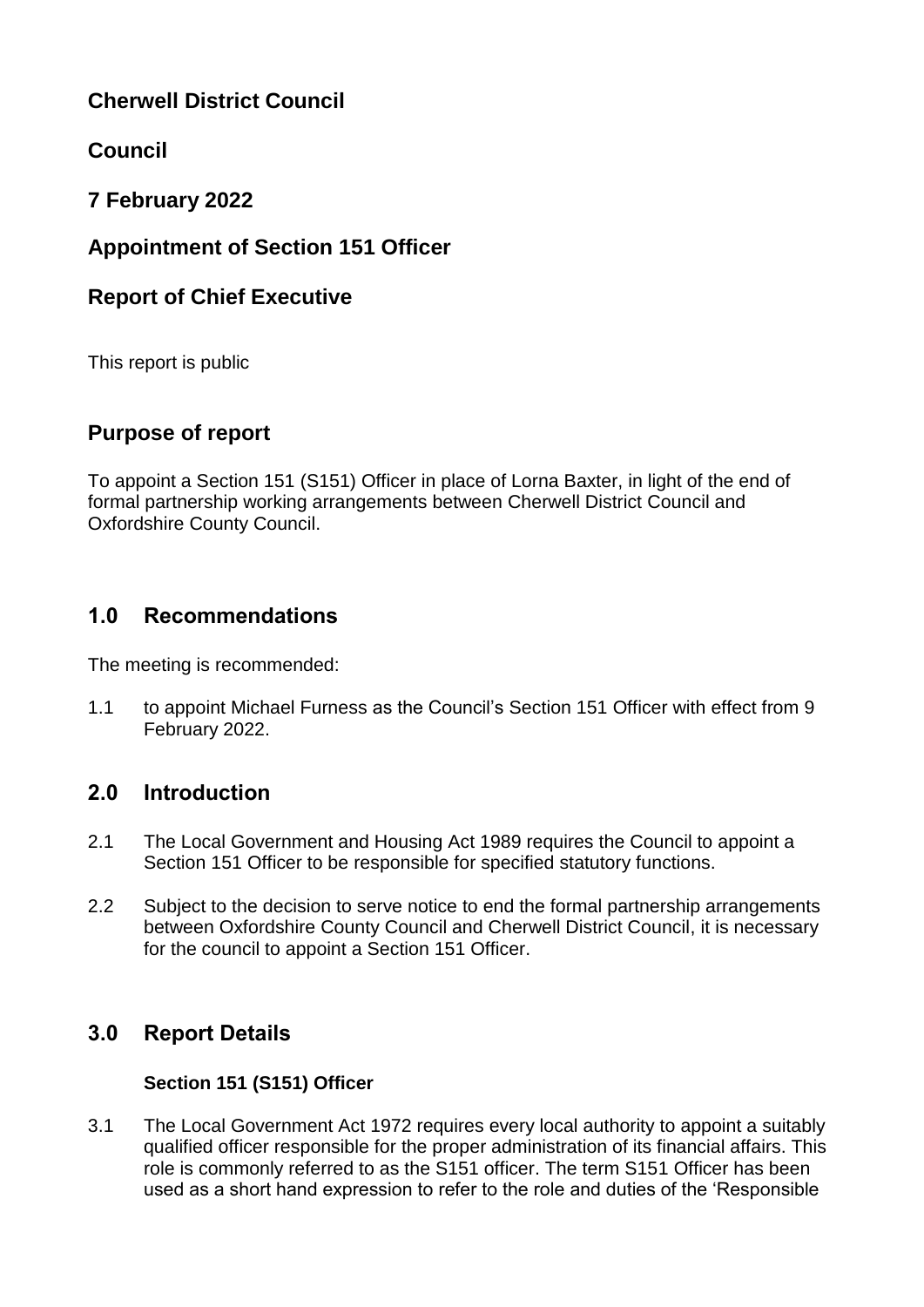Financial Officer' as defined by CIPFA (the function of the most senior finance officer employed by an organisation).

- 3.2 Section 113 of the Local Government Finance Act 1988 requires that the officer appointed as the Chief Finance Officer (CFO) be a member of a specified accountancy body.
- 3.3 The role of a CFO lies at the heart of any effective and well governed organisation. The over-riding duty of this officer is to fulfil the statutory responsibilities attached to the position in a manner that enhances the overall reputation of the Council. There are responsibilities which solely rest with a CFO. The duties include the closing of accounts, finalising budget preparations, audit opinion and sound financial management.
- 3.4 The council's current Section 151 Officer is Lorna Baxter. Lorna Baxter is an employee of Oxfordshire County Council and the appointment as Cherwell District Council's Section 151 Officer is pursuant to the shared working agreement entered into by Cherwell District Council and Oxfordshire County Council pursuant to section 113 of the Local Government Act 1972.
- 3.6 Subject to the decision to end the section 113 agreement, it is not possible for Lorna Baxter to continue as Section 151 Officer for Cherwell District Council. Accordingly it is necessary to appoint a new Section 151 Officer.
- 3.8 It is the recommendation of the Chief Executive, that Michael Furness be appointed as the council's Section 151 Officer.
- 3.9 Michael Furness is suitably qualified for the role as a practicing accountant. He has demonstrated his ability and suitability for this role in the way he has conducted himself and delivered to an extremely high level in his current post as Deputy s151 officer.
- 3.10 Subject to his appointment, Michael Furness will be requested to appoint at least one Deputy Section 151 Officer to act in his absence.

## **4.0 Conclusion and Reasons for Recommendations**

4.1 In accordance with statutory requirements it is recommended that Michael Furness be appointed as the Council's Section 151 Officer.

## **5.0 Consultation**

- 5.1 Leader of the Council and the Executive no objections received
- 5.2 The proposed appointee has been consulted and supports the proposals.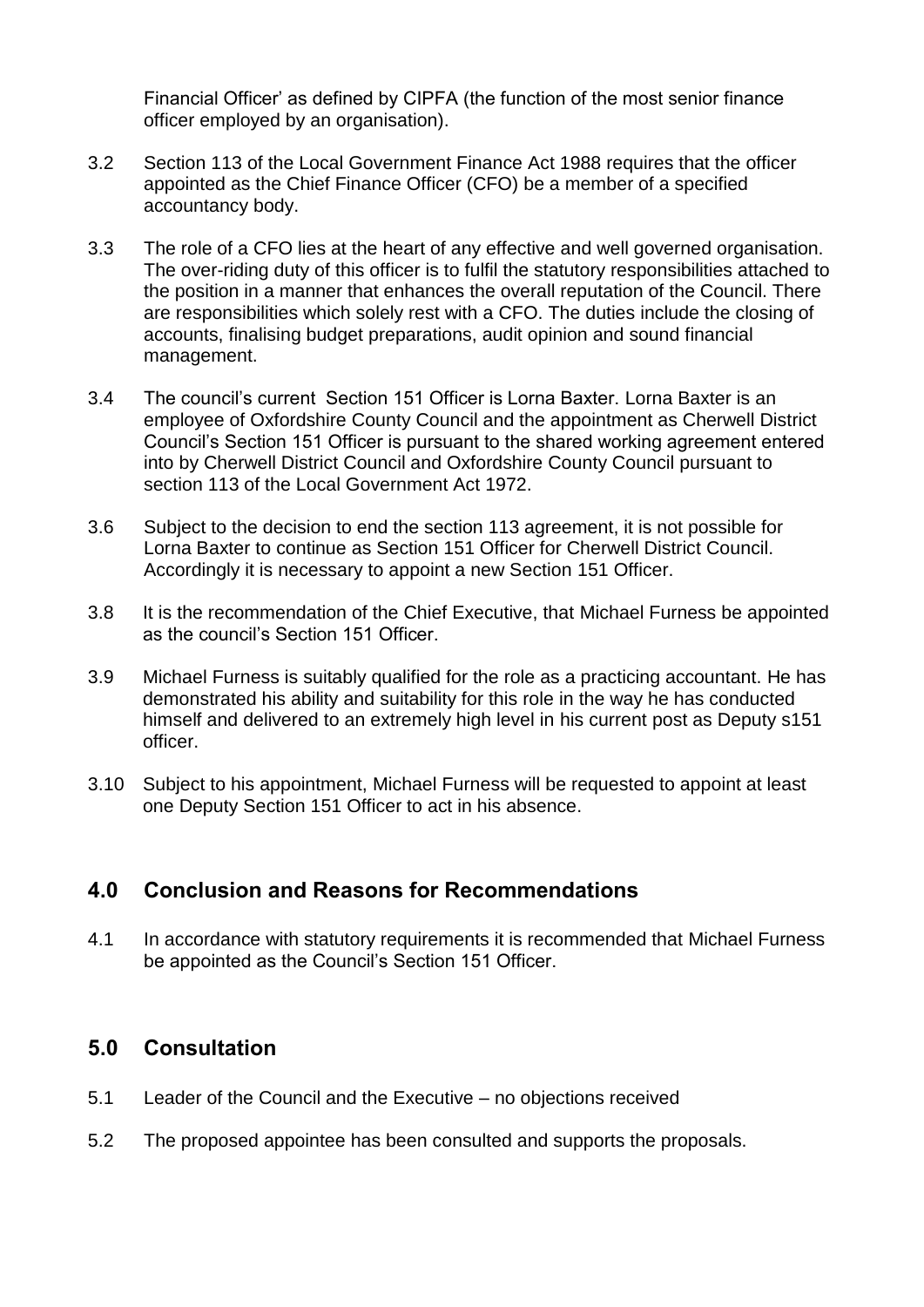## **6.0 Alternative Options and Reasons for Rejection**

6.1 The following alternative options have been identified and rejected for the reasons as set out below.

Option 1: To appoint an alternative Section 151 officer. This is rejected because Michael Furness has the necessary skills and experience to fulfil the role.

Option 2: Not to appoint a Section 151 Officer. This is rejected as the Council is legally required to appoint to the statutory post

#### **7.0 Implications**

#### **Financial and Resource Implications**

7.1 The costs of appointing a Section 151 Officer can be met from within existing budgets.

Comments checked by: Lorna Baxter, Director of Finance, [lorna.baxter@cherwell-dc.gov.uk](mailto:lorna.baxter@cherwell-dc.gov.uk)

#### **Legal Implications**

7.2 These are set out in the body of the report. It is necessary for full council to approve the appointment of a S151 Officer.

Comments checked by: Anita Bradley, Director of Law and Governance, [anita.bradley@cherwell-dc.gov.uk](mailto:anita.bradley@cherwell-dc.gov.uk)

#### **Risk Implications**

7.3 The council has a statutory duty to appoint a Section 151 Officer. Making the recommended appointment will ensure the council fulfils this duty.

Comments checked by: Louise Tustian, Head of Insight and Corporate Programmes, 01295 221786 [Louise.tustian@cherwell-dc.gov.uk](mailto:Louise.tustian@cherwell-dc.gov.uk)

#### **Equalities and Inclusion Implications**

7.4 There are no specific equalities implications arising from this report.

Comments checked by: Emily Schofield, Acting Head of Strategy, [emily.schofield@cherwell-dc.gov.uk,](mailto:emily.schofield@cherwell-dc.gov.uk) 07881 311707

## **8.0 Decision Information**

**Key Decision**